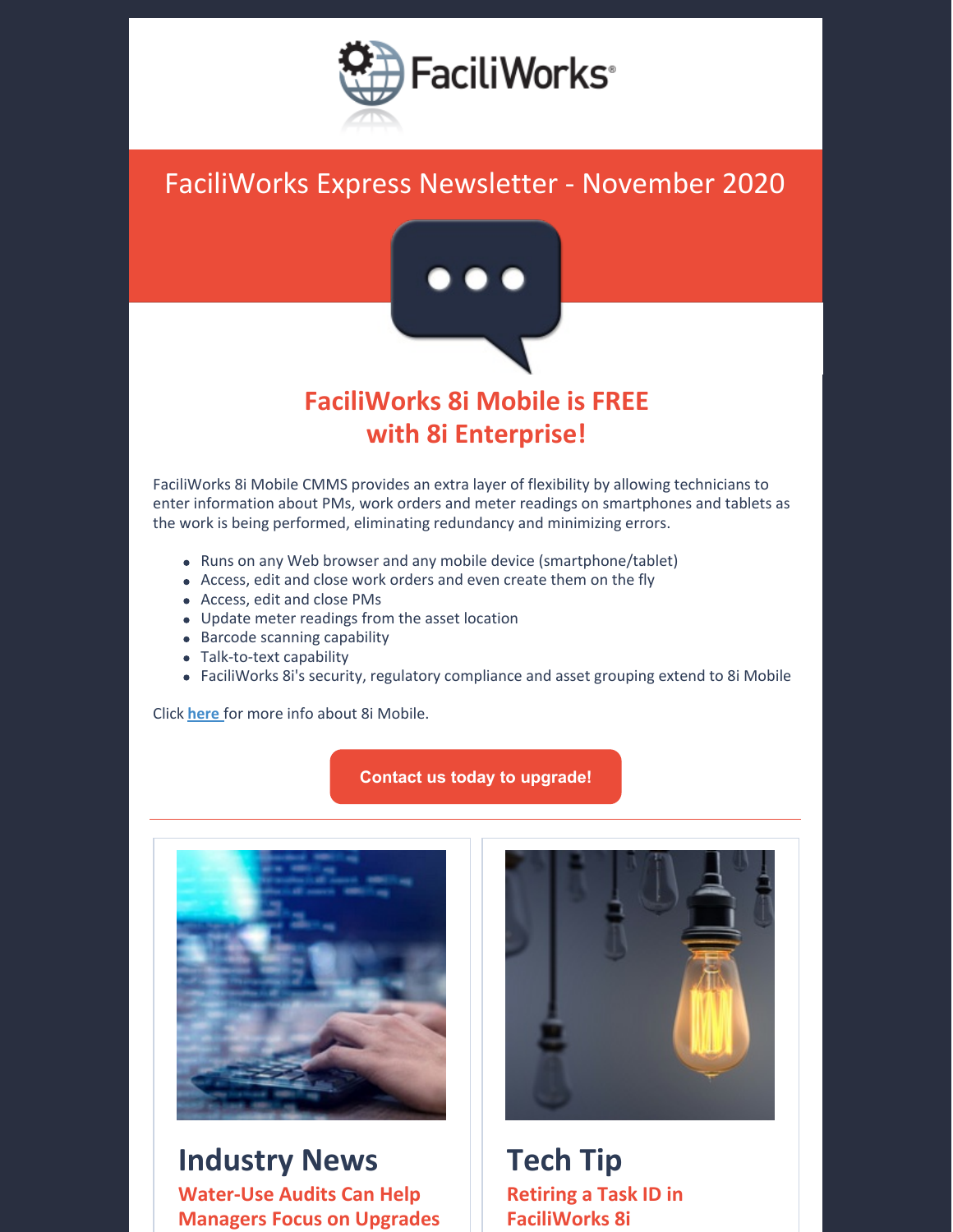**By understand evolving water use – and waste – in facilities, managers can fine-tune renovations that deliver benefits.**

As prices rise for water and demand grows, water conservation continues to be a high priority in commercial and institutional facilities. In these settings, maintenance and engineering managers can have a positive impact by targeting waste in restrooms and plumbing systems through upgrades and enhanced maintenance.

In planning new construction and facility upgrades, managers can have a similar impact by carefully specifying a new generation of water-conserving products. In both cases, managers can expect to recover the additional cost of the fixtures through savings in water costs in less than two years.

Read the full story on **[facilitiesnet.com](https://www.facilitiesnet.com/plumbingrestrooms/article/WaterUse-Audits-Can-Help-Managers-Focus-on-Upgrades--19076)**



## **Training**

Our interactive web training suites let you to participate from the comfort and safety of your own home or office. Complete the whole suite to receive a certificate of completion and you'll be using FaciliWorks like a pro.

### **November 2020**

Session 1: November 9 – Available Session 2: November 10 – Available Session 3: November 11 – Available Session 4: November 12 – Available

### **November-December 2020**

Session 1: November 30 – Available Session 2: December 2 – Available

If you no longer use a specific Task ID and would like to remove its relationship from one or more assets, please don't delete the Task ID from FaciliWorks. The Task ID is part of historical records and deleting it may cause database corruption that renders your FaciliWorks program unusable.

Instead, to retire a task, navigate to the task record and click the **Task Link** button at the bottom of the **Task** tab. The **Update Task Link** window appears and lists the assets to which this task is linked. Make note of all of these Asset IDs.

Navigate to the **Assets -> PM Task tab - > Task** sub-tab for each of the asset records. In the **Task** sub-tab, locate the **Task ID** that you want to disassociate from the asset and then click the **Delete** button. You are not deleting the task record from the database, but merely removing the association between that Task ID and the Asset ID.

The result is that you will no longer be prompted to create a PM for that specific Task ID/Asset ID relationship and the history (before deleting the relationship) remains intact and can continue to be accessed via the reports area.

We encourage you to explore the additional capabilities of your FaciliWorks software and as always, keep an eye out for future Tech Tips.



# **Referral Rewards**

Have you started earning referral rewards yet? You can refer anyone to us to earn rewards – even your inhouse quality and maintenance teams.